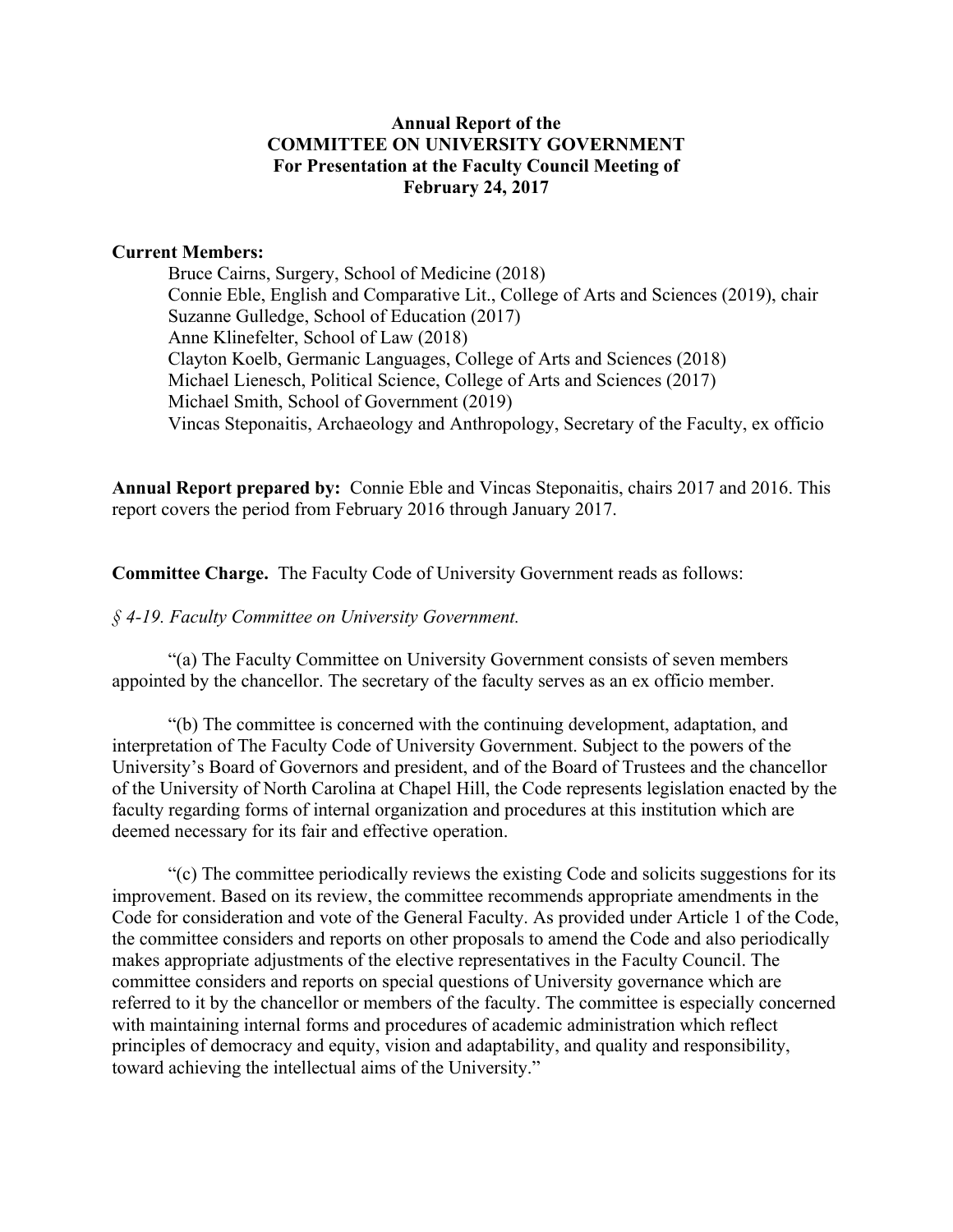# **Report of Activities.**

*Resolutions Presented and Adopted.* The committee presented one resolution at the Faculty Council meeting of April 15, 2016, which was adopted without dissent:

\* Resolution 2016-9. On Rules of Procedure of the General Faculty and Faculty Council

Section 1. The Rules of Procedure of the General Faculty and the Rules of Procedure of the Faculty Council, as codified in Appendices A and B of the 2015 edition of the Faculty Code of University Government are repealed and are replaced by the following:

# JOINT RULES OF PROCEDURE OF THE GENERAL FACULTY AND FACULTY COUNCIL

- 1. The meetings of the General Faculty and Faculty Council are open to all members of the University community, who may enter into the discussions upon recognition by the chair.
- 2. All or a portion of a meeting may be declared closed to all but members of the General Faculty, as defined in § 1-1 of the Faculty Code of University Government, pursuant to the provisions of the North Carolina Open Meetings Law [N.C. Gen. Stat. §§ 143-318.9 et seq.].
- 3. The agenda for each meeting is prepared by the secretary of the faculty in consultation with the Agenda Committee and distributed by the secretary in advance to all members of the General Faculty.
- 4. The text of any resolution exercising the legislative powers of the faculty or expressing the sense of the faculty on any matter of concern is presented in writing to the secretary at least 72 hours in advance of the meeting at which it is to be considered.
- 5. Every amendment to any resolution is reduced to writing, if the chair or any two members so request.
- 6. Final action may not be taken on any resolution without due notice. Due notice consists of either (i) introduction and discussion of the proposal at the preceding meeting or (ii) distribution of the text of the proposal in connection with the agenda for the meeting at which action is to be taken.
- 7. The annual reports to the Council of the standing committees of the faculty are presented in writing and orally at such times during the academic year as determined by the Agenda Committee. Each report covers the work of the previous twelve months, with recommendations.
- 8. The rules contained in the current edition of Robert's Rules of Order Newly Revised govern the General Faculty and Council in all cases to which they are applicable, except as otherwise provided in the Faculty Code of University Government,